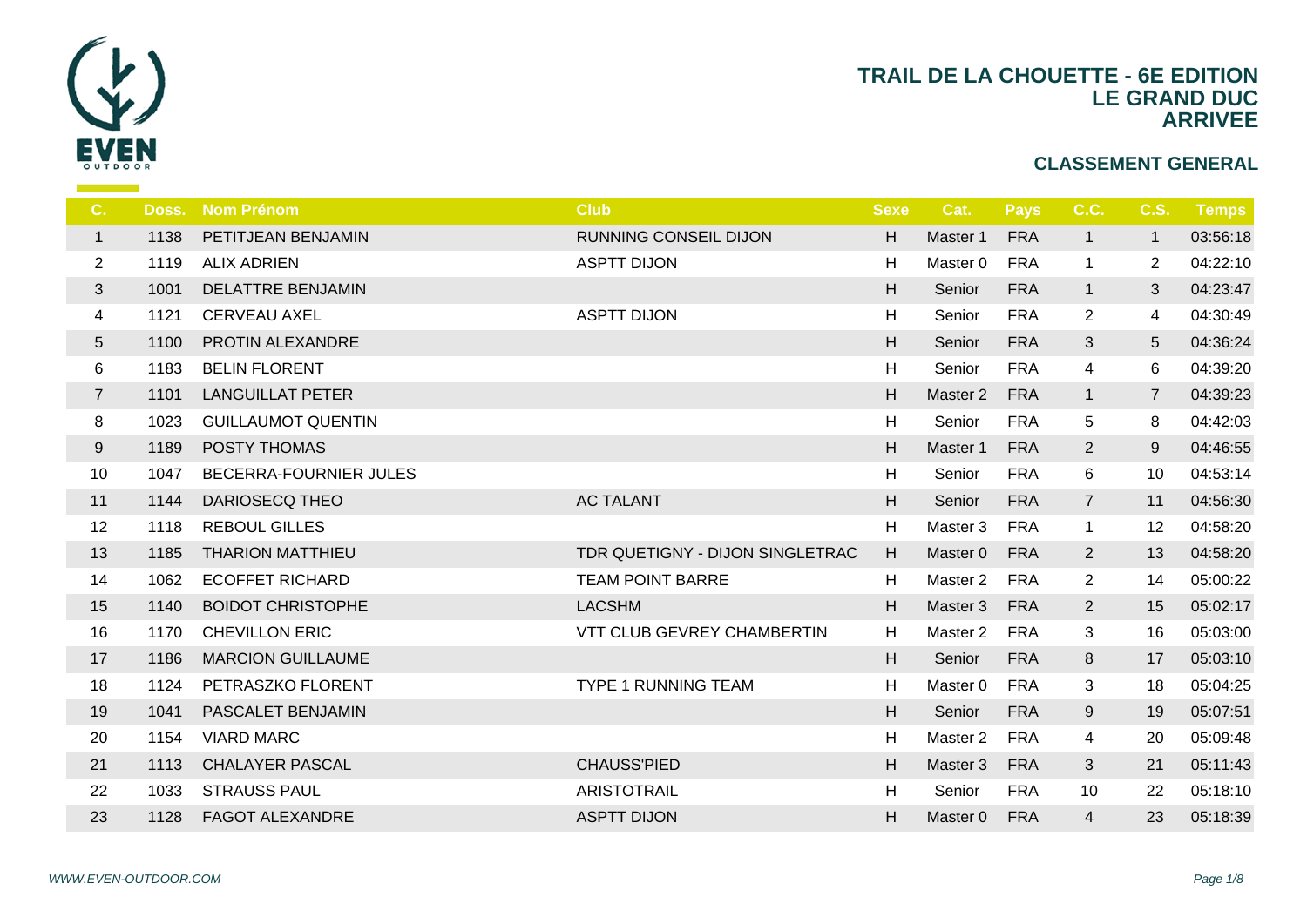

| C. | Doss. | <b>Nom Prénom</b>           | <b>Club</b>                   | <b>Sexe</b> | -C               |
|----|-------|-----------------------------|-------------------------------|-------------|------------------|
| 24 | 1091  | <b>FERREIRA JULIEN</b>      |                               | H           | Ma               |
| 25 | 1187  | <b>LAMBERT NICOLAS</b>      |                               | H           | Ma               |
| 26 | 1179  | <b>ALLIX ARNAUD</b>         | <b>LA TEAM</b>                | H           | Ma               |
| 27 | 1191  | <b>CAMPANO MANON</b>        | TEAM PROVENCE ENDURANCE       | F           | S <sub>6</sub>   |
| 28 | 1141  | <b>GRANDJEAN NICOLAS</b>    | <b>LES DEGLINGOS</b>          | H           | Ma               |
| 29 | 1071  | <b>DOUSSOT MARC</b>         | <b>LES EQUILIBRISTES</b>      | H           | Ma               |
| 30 | 1083  | <b>CLEMENT ANTHONY</b>      | MONTAGNE SPORTS NATURE SAVOIE | H           | Se               |
| 31 | 1066  | <b>BABEAU VICTORIEN</b>     |                               | H           | S <sub>6</sub>   |
| 32 | 1122  | <b>ROY PIERRE</b>           | <b>ASPTT DIJON</b>            | H           | $S_{\mathsf{G}}$ |
| 33 | 1109  | <b>BADOR JULIEN</b>         |                               | H           | Ma               |
| 34 | 1096  | <b>BOIVIN CEDRIC</b>        | <b>ABS</b>                    | H           | Ma               |
| 35 | 1137  | <b>LEIROS OLIVIER</b>       |                               | H           | Ma               |
| 36 | 1145  | BELORGEY JEAN-FRANCOIS      | <b>ACS JTEKT</b>              | H           | Ma               |
| 37 | 1150  | <b>VERSLYPE JOHN</b>        |                               | H           | Ma               |
| 38 | 1057  | <b>BEAUDOU TIPHAINE</b>     | <b>VOLODALEN</b>              | H           | S <sub>d</sub>   |
| 39 | 1167  | <b>CHOUARD CHRISTOPHE</b>   |                               | H           | Ma               |
| 40 | 1006  | <b>MONCHARMONT PHILIPPE</b> | <b>TEAM COSTO</b>             | H           | Ma               |
| 41 | 1007  | <b>DEBAY BLAISE</b>         | ASSOCIATION BEAUNE ATHLETISME | H           | Ma               |
| 42 | 1198  | <b>BOUTTEVIN DENIS</b>      |                               | H           | Ma               |
| 43 | 1177  | <b>MORTET THIERRY</b>       | <b>ESCARGOTS 21</b>           | H           | Mas              |
| 44 | 1061  | <b>BARATTA ALEXANDRE</b>    |                               | H           | Ma               |
| 45 | 1139  | <b>BRETON THIERRY</b>       | <b>ASPTT AUXERRE</b>          | H           | Mas              |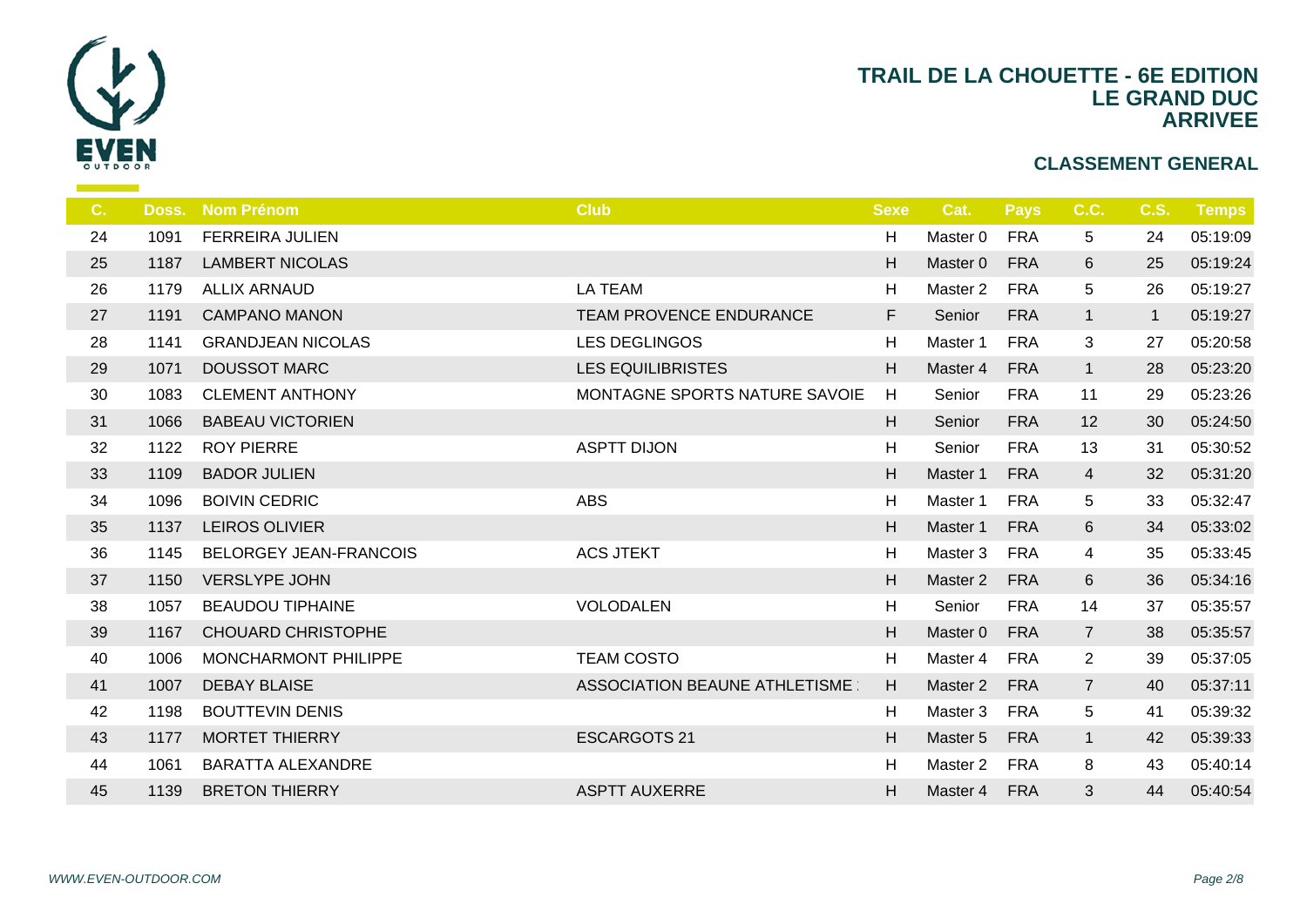

| C. | Doss. | <b>Nom Prénom</b>        | <b>Club</b>               | <b>Sexe</b>               | $\mathbf C$    |
|----|-------|--------------------------|---------------------------|---------------------------|----------------|
| 46 | 1015  | <b>LAGREVE KELIAN</b>    | <b>AVENIR MORTAIN</b>     | H                         | S <sub>d</sub> |
| 47 | 1192  | <b>UBERTO EDOUARD</b>    |                           | H                         | S <sub>6</sub> |
| 48 | 1148  | PIGEONNAT DAMIEN         | <b>ASPTT AUXERRE</b>      | H                         | Ma             |
| 49 | 1173  | <b>SAUTENET ANAIS</b>    | DOLE AC                   | F                         | Ma             |
| 50 | 1171  | <b>BAUDIN MAXENCE</b>    |                           | H                         | S <sub>6</sub> |
| 51 | 1175  | <b>BODDIN FABIEN</b>     | <b>SENS ROUTE TRAIL</b>   | H                         | Mas            |
| 52 | 1093  | <b>BADET CHRISTOPHE</b>  |                           | H                         | Ma             |
| 53 | 1099  | <b>CRAPEAU FREDERIC</b>  |                           | H                         | Ma             |
| 54 | 1020  | <b>BOUCHETARD PIERRE</b> |                           | H                         | Ma             |
| 55 | 1135  | <b>GENDRE MAXIME</b>     | <b>TEAM BICHETTE</b>      | H                         | S <sub>6</sub> |
| 56 | 1030  | <b>CHEVRET CHARLY</b>    |                           | H                         | S <sub>6</sub> |
| 57 | 1031  | <b>MARCEAUX AURELIE</b>  |                           | F                         | S <sub>6</sub> |
| 58 | 1117  | PRUDHOMME FABIEN         | <b>MONTROUGE</b>          | H                         | Ma             |
| 59 | 1164  | <b>BRUNET THIERRY</b>    | <b>ESCARGOTS 21</b>       | H                         | Mas            |
| 60 | 1194  | <b>COSTE GEOFFREY</b>    | <b>WOLF TRAINING</b>      | $\boldsymbol{\mathsf{H}}$ | S <sub>d</sub> |
| 61 | 1088  | <b>BADET VINCENT</b>     | <b>ACR DIJON</b>          | H                         | Ma             |
| 62 | 1073  | PHILIPPE FRANCOIS        |                           | H                         | Ma             |
| 63 | 1166  | <b>BOUCHOUX ROMAIN</b>   |                           | H                         | Mas            |
| 64 | 1162  | <b>BROYER FELICIEN</b>   |                           | H                         | S6             |
| 65 | 1032  | <b>MICHEL ROBIN</b>      | <b>ARISTOTRAIL</b>        | H                         | S <sub>6</sub> |
| 66 | 1172  | <b>JURY CHRISTOPHE</b>   | <b>TRIATH'LONS</b>        | H                         | Ma             |
| 67 | 1070  | <b>FLAMAND JEROME</b>    | TERRE DE RUNNING QUETIGNY | H.                        | Mas            |
|    |       |                          |                           |                           |                |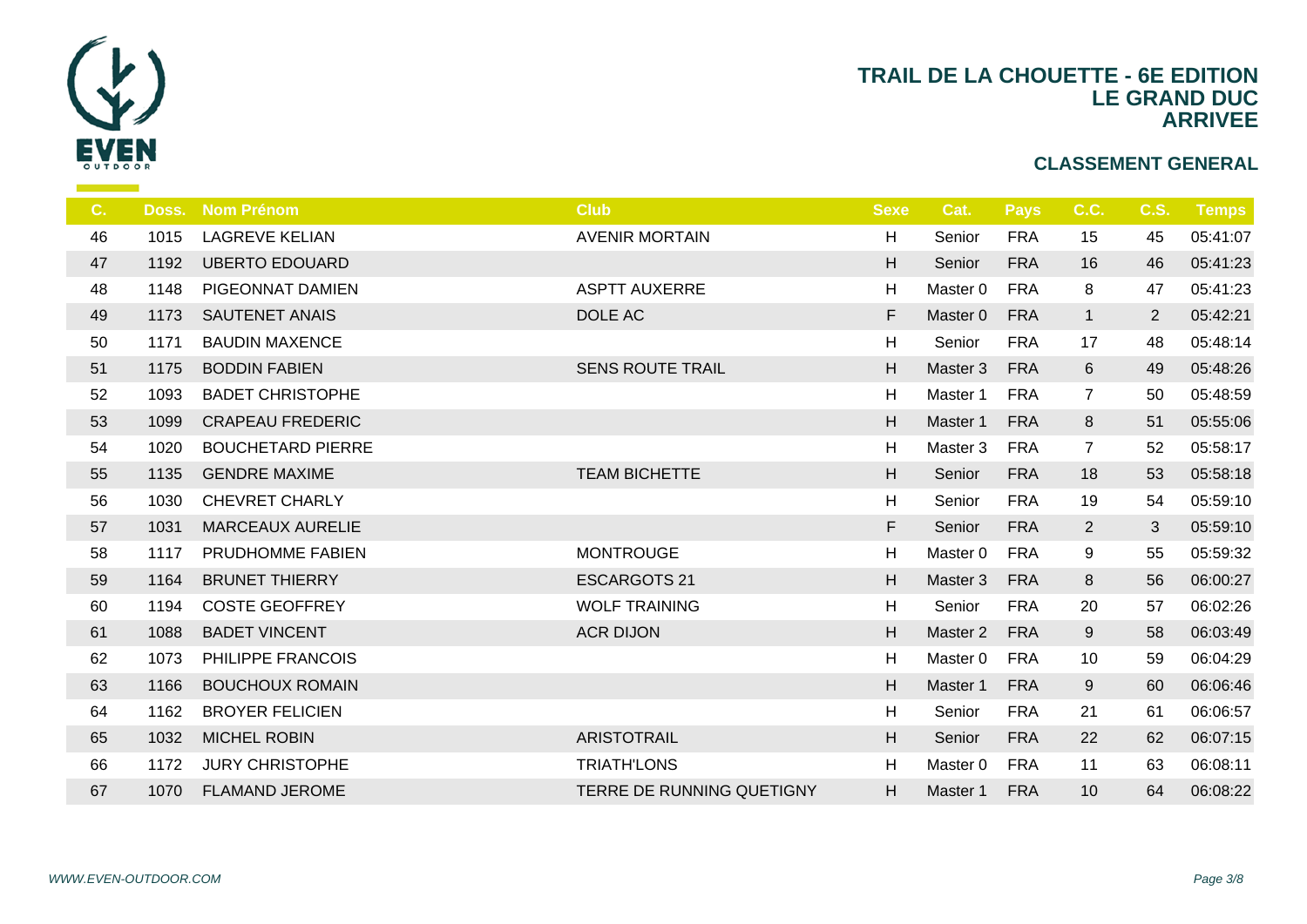

| C. | Doss. | <b>Nom Prénom</b>              | <b>Club</b>              | <b>Sexe</b> | $\mathbf C$    |
|----|-------|--------------------------------|--------------------------|-------------|----------------|
| 68 | 1151  | <b>VOLAY MARTINE</b>           | CAP BOLLENE              | F           | Ma:            |
| 69 | 1016  | <b>MEREU THOMAS</b>            |                          | H           | Ma             |
| 70 | 1165  | <b>ANTOINE MICHEL</b>          | <b>CA PLASSAC</b>        | H           | Ma             |
| 71 | 1181  | <b>CHATAIN BRUNO</b>           | ST APO / LES GAZELLES    | H           | Mas            |
| 72 | 1180  | <b>MOREAU ELIOTT</b>           | SAINT APO - LES GAZELLES | H           | S <sub>6</sub> |
| 73 | 1176  | <b>GAMBERT YANNICK</b>         | <b>INFOSPORT-LOIRET</b>  | H           | Ma             |
| 74 | 1195  | DEVILLE CHRISTOPHE             |                          | H           | Ma             |
| 75 | 1013  | <b>DUCROT LOIC</b>             | LE BOULANGER FOU         | H           | Ma             |
| 76 | 1147  | <b>TANTY STEPHANE</b>          |                          | H           | Ma             |
| 77 | 1081  | <b>CHORVOZ THOMAS</b>          |                          | H           | Mas            |
| 78 | 1152  | PELTIER EMERICK                | <b>CYNO-TRAILERS</b>     | H           | S6             |
| 79 | 1153  | <b>LARGET CELINE</b>           |                          | F           | Ma             |
| 80 | 1127  | <b>GUILLAUME JEAN-PHILIPPE</b> |                          | H           | Ma             |
| 81 | 1092  | ROGER JEROME                   |                          | H           | Mas            |
| 82 | 1086  | PAPON PIERRE                   |                          | H           | S <sub>6</sub> |
| 83 | 1036  | <b>ETIENNE FLORENT</b>         |                          | H           | Ma             |
| 84 | 1196  | <b>VIRELY GUILLAUME</b>        |                          | H           | Ma             |
| 85 | 1136  | <b>LEAUX BERTRAND</b>          | <b>VAUDES ANIMATION</b>  | H           | Ma             |
| 86 | 1090  | <b>MARTIN MAXIME</b>           |                          | H           | S <sub>6</sub> |
| 87 | 1038  | <b>LEMOUTON AURELIEN</b>       | <b>CHALONS RUNNING</b>   | H           | Ma             |
| 88 | 1074  | <b>CALVIAC GUILLAUME</b>       |                          | H           | S <sub>6</sub> |
| 89 | 1188  | DA SILVA ELISABETH             | <b>ABS</b>               | F           | Mas            |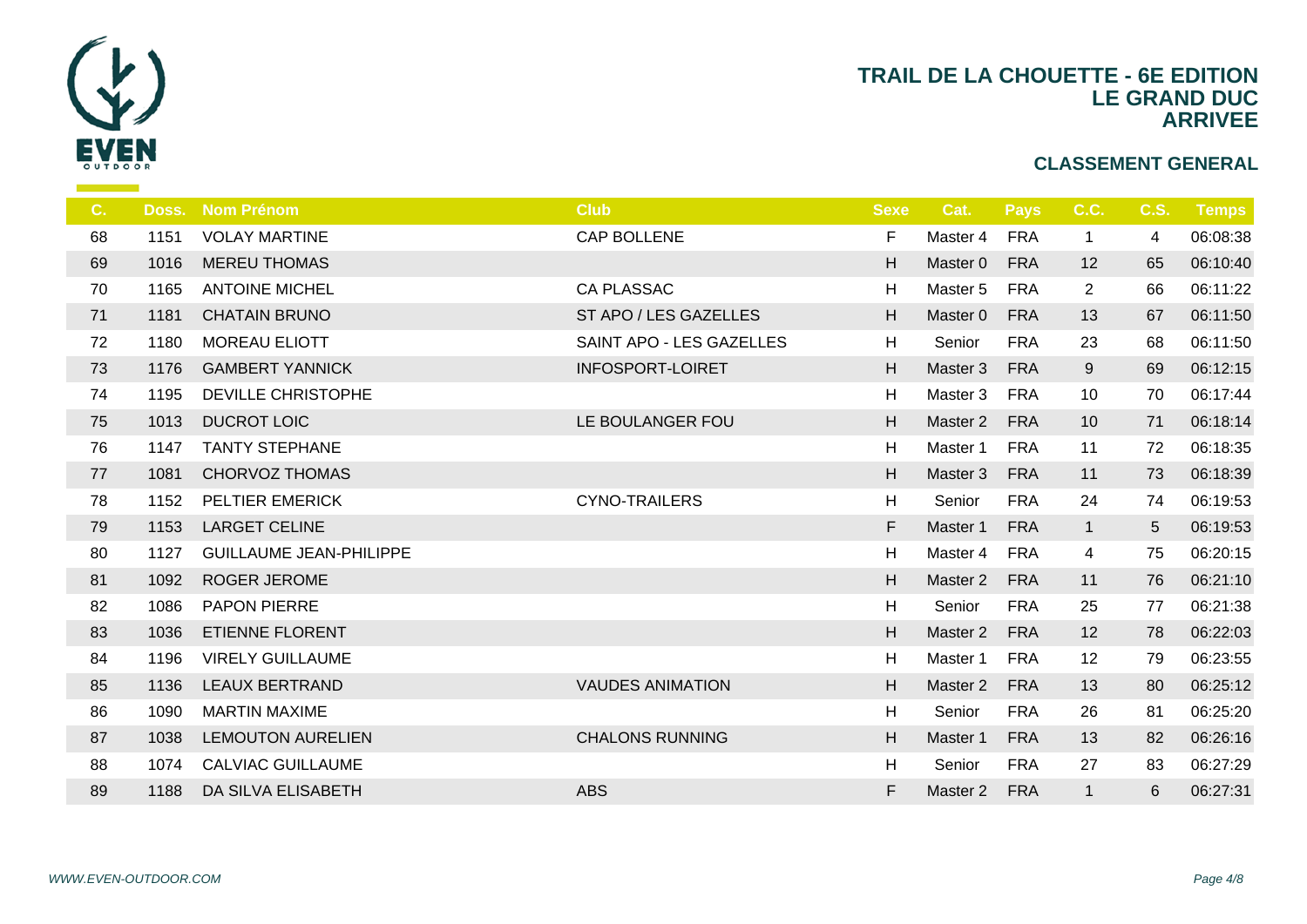

| C.  | Doss. | <b>Nom Prénom</b>        | <b>Club</b>             | <b>Sexe</b> |                |
|-----|-------|--------------------------|-------------------------|-------------|----------------|
| 90  | 1193  | <b>FORT SYLVAIN</b>      | ATHLE BOURGOGNE SUD     | H           | Ma:            |
| 91  | 1076  | <b>MORICELLY GERALD</b>  | <b>RS10 ATHLETISME</b>  | H           | Ma             |
| 92  | 1115  | <b>CARRE STEPHANIE</b>   | <b>TDR QUETIGNY</b>     | F.          | S6             |
| 93  | 1114  | <b>LOYER ERIC</b>        | <b>TDR QUETIGNY</b>     | H           | Ma             |
| 94  | 1046  | <b>CESARI MAXIME</b>     | <b>ASSIM</b>            | H           | S6             |
| 95  | 1159  | <b>TABUTAUD LUDOVIC</b>  |                         | H           | Ma             |
| 96  | 1034  | DAUVERGNE FABIEN         |                         | H           | Ma             |
| 97  | 1035  | <b>MAISONNET JULIEN</b>  |                         | H           | Ma             |
| 98  | 1095  | <b>BANNIER YOANN</b>     | <b>SENS ROUTE TRAIL</b> | H           | Ma             |
| 99  | 1149  | <b>BRY ROMAIN</b>        | S/L DUC IS SUR TILLE    | H           | Ma             |
| 100 | 1048  | <b>MARCOS OLIVIER</b>    |                         | H           | Ma             |
| 101 | 1068  | <b>FERNANDEZ MICHAEL</b> |                         | H           | Ma             |
| 102 | 1067  | <b>WALLIANG YOHAN</b>    | YOHAN WALLIANG          | H           | $S_6$          |
| 103 | 1087  | <b>LAMOTTE ANTOINE</b>   |                         | H           | S <sub>6</sub> |
| 104 | 1079  | <b>DUPARC ISABELLE</b>   |                         | F.          | Ma             |
| 105 | 1060  | PILLET AURELIEN          |                         | H           | S <sub>6</sub> |
| 106 | 1078  | <b>GUTIN SYLVAIN</b>     | <b>ROMILLY SPORT 10</b> | H           | Ma             |
| 107 | 1163  | LEVASSEUR SYLVAIN        | <b>ASCEA VALDUC</b>     | H           | Ma:            |
| 108 | 1178  | <b>FERNANDES DANIEL</b>  |                         | H           | Ma             |
| 109 | 1039  | <b>COLAS STEPHANE</b>    | <b>TEAM SPSM</b>        | H           | Ma             |
| 110 | 1018  | <b>GOUSSERY MICHAEL</b>  | LES SHOW PATATES        | H           | Ma             |
| 111 | 1017  | PASCAL ALVES             | <b>LES SHOW PATATES</b> | H           | Mas            |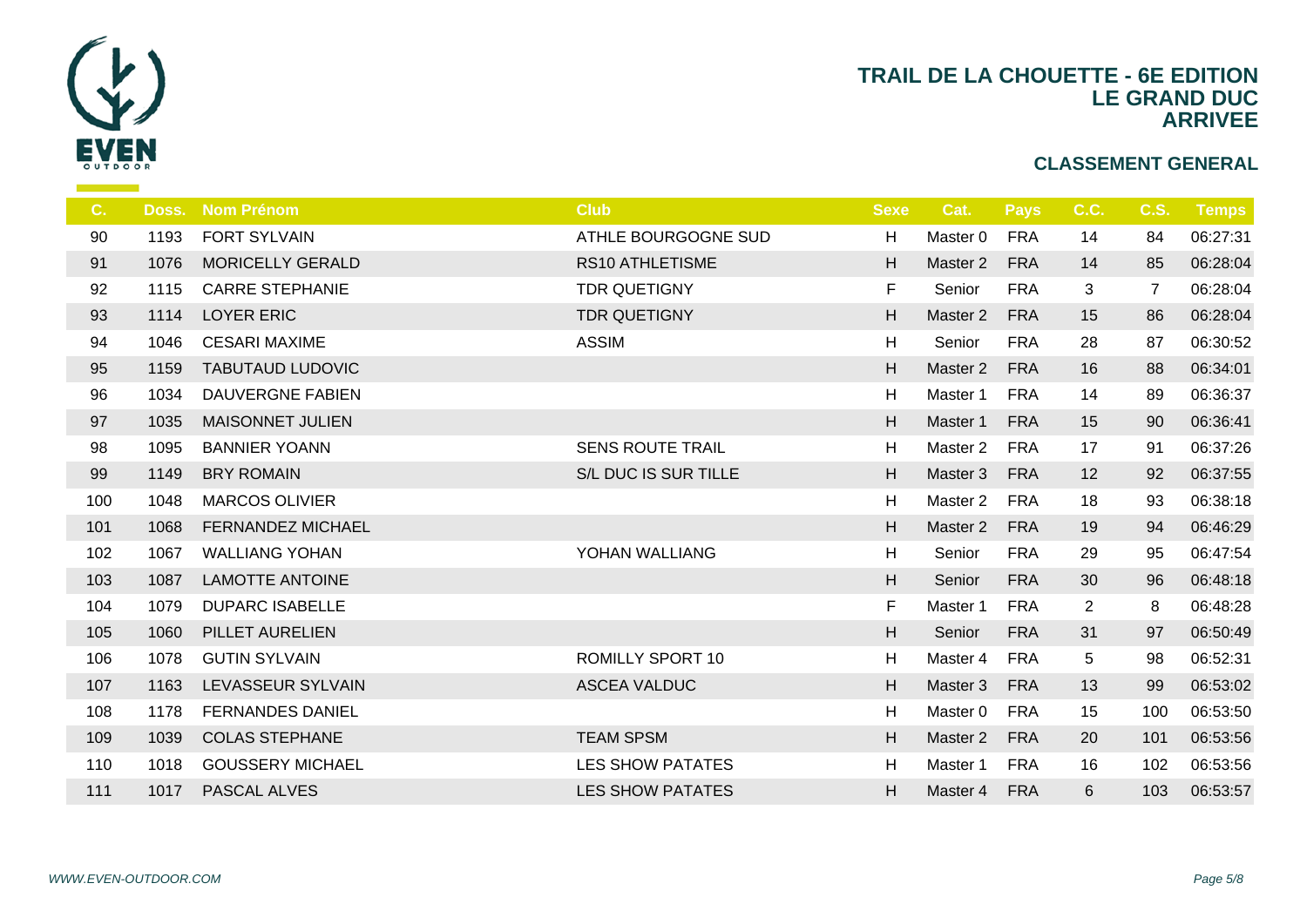

| C.  | Doss. | <b>Nom Prénom</b>          | <b>Club</b>               | <b>Sexe</b> |                |
|-----|-------|----------------------------|---------------------------|-------------|----------------|
| 112 | 1112  | PRUDENT EMMANUEL           | <b>TEAM COSTO</b>         | H           | Ma             |
| 113 | 1133  | ROUSSEAU FREDERIC          | <b>TEAM COSTO</b>         | H           | Ma             |
| 114 | 1110  | <b>FAUCHER ERIC</b>        |                           | H           | Ma             |
| 115 | 1184  | <b>BROCHER GAELLE</b>      | <b>CAP SEILLON</b>        | F           | Ma             |
| 116 | 1097  | <b>GUITTON FRANCIS</b>     | PAS DE CLUB               | H           | Ma             |
| 117 | 1014  | <b>DOTTOR FLORENT</b>      |                           | H           | S <sub>6</sub> |
| 118 | 1004  | PAPOIN ELISABETH           | <b>IZEURE TARSUL TEAM</b> | F.          | Ma             |
| 119 | 1052  | PAVARANI FABIEN            |                           | H           | Ma             |
| 120 | 1056  | <b>LASSALLE THIBAUT</b>    | <b>WEDRUN</b>             | H           | S <sub>6</sub> |
| 121 | 1132  | <b>MAREY NICOLAS</b>       |                           | H           | Ma             |
| 122 | 1053  | <b>BLANCHON THIERRY</b>    |                           | H           | Ma             |
| 123 | 1085  | DEVAUGES JEAN-BERNARD      |                           | H           | Ma             |
| 124 | 1021  | <b>PAPOIN LAURENT</b>      | <b>IZEURE TARSUL TEAM</b> | H           | Ma             |
| 125 | 1199  | <b>BAILLY CHRISTINE</b>    |                           | F           | Ma             |
| 126 | 1182  | NIORE DAMIEN               | <b>TROYES OMNISPORTS</b>  | H           | Ma             |
| 127 | 1005  | <b>DUFAUD THIERRY</b>      | <b>SENS ROUTE TRAIL</b>   | H           | Ma             |
| 128 | 1026  | <b>LORTON THIBAUT</b>      |                           | H           | Ma             |
| 129 | 1054  | <b>DELATTRE STEPHANE</b>   |                           | H           | Ma             |
| 130 | 1055  | <b>MARCHANDIAU ESTELLE</b> |                           | F.          | $S_6$          |
| 131 | 1010  | <b>SYLVAIN REMI</b>        |                           | H           | Ma             |
| 132 | 1120  | DELILLE ROSE               | <b>LES CROCOS</b>         | F           | Ma             |
| 133 | 1131  | <b>MELOT OLIVIER</b>       | <b>RUNFUN</b>             | H.          | Ma             |
|     |       |                            |                           |             |                |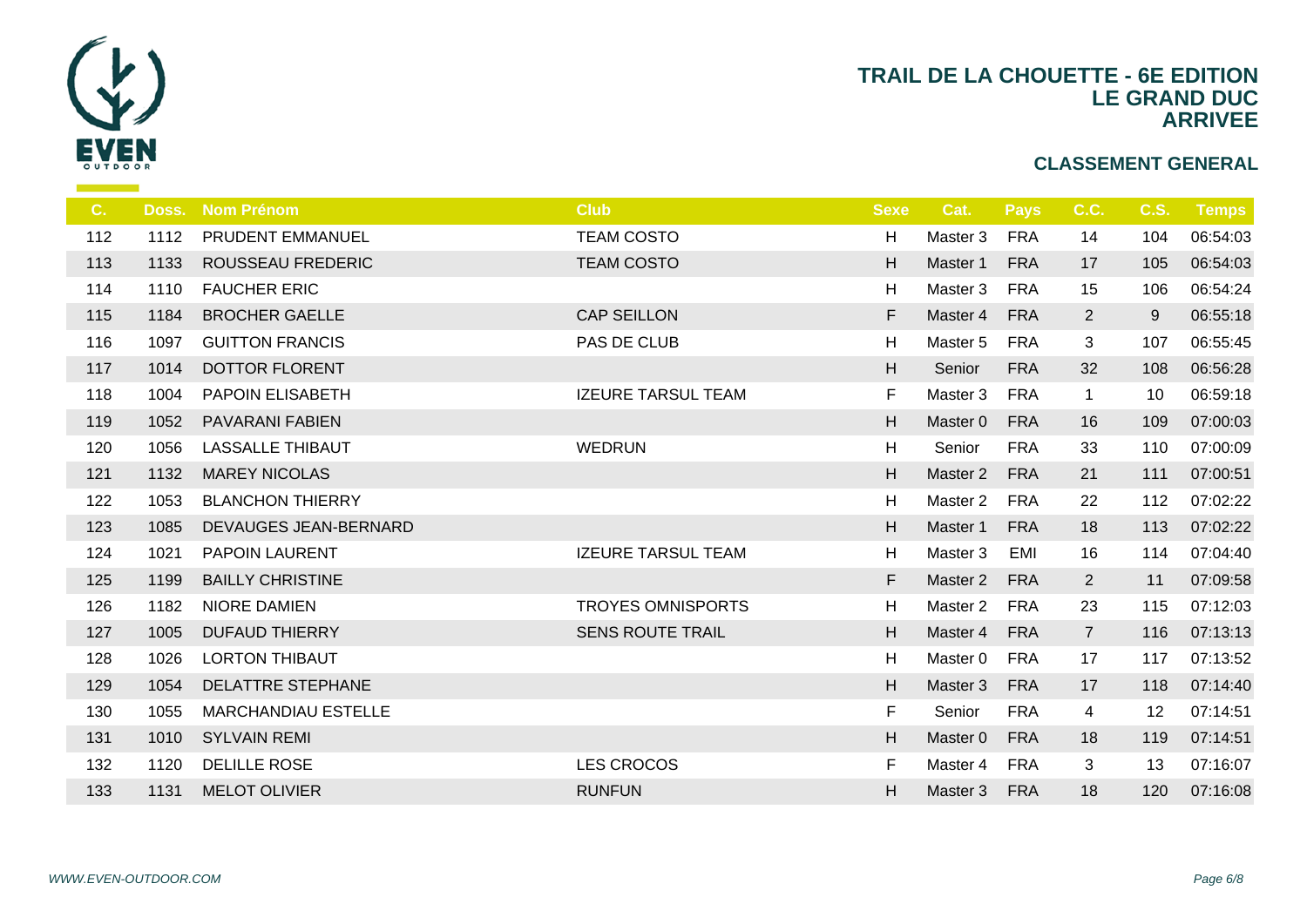

| C.  | Doss. | <b>Nom Prénom</b>             | <b>Club</b>                   | <b>Sexe</b> |                |
|-----|-------|-------------------------------|-------------------------------|-------------|----------------|
| 134 | 1042  | PERIARD NICOLAS               |                               | H           | Ma:            |
| 135 | 1146  | <b>LIN LING</b>               |                               | F           | Ma             |
| 136 | 1082  | <b>PARIENTE DAVID</b>         | DMND                          | H           | Ma:            |
| 137 | 1105  | <b>DUMAS SYLVAIN</b>          |                               | H           | S <sub>6</sub> |
| 138 | 1072  | <b>JARLAUD GREGORY</b>        |                               | H           | Ma             |
| 139 | 1126  | PERRET GILLES                 | <b>COURSTOUTDOUBS</b>         | H           | Ma             |
| 140 | 1075  | <b>ROY LOUIS-ETIENNE</b>      |                               | H           | Ma             |
| 141 | 1130  | <b>LASTELLA JULIEN</b>        |                               | H           | Ma             |
| 142 | 1011  | <b>TARRAGON CHRISTOPHE</b>    | <b>DIJON SINGLETRACK</b>      | H           | Ma             |
| 143 | 1168  | <b>SCHNEIDER MARC</b>         | <b>DIJON SINGLETRACK</b>      | H           | Ma             |
| 144 | 1158  | KOLMAKOVA JULIA               |                               | F           | S <sub>d</sub> |
| 145 | 1102  | <b>RIOUT CEDRIC</b>           |                               | H           | Ma             |
| 146 | 1077  | <b>MORICELLY PEGGY</b>        | <b>RS10 ATHLETISME</b>        | F           | Ma             |
| 147 | 1009  | <b>LEDOUX PATRICK</b>         |                               | H           | Ma             |
| 148 | 1143  | <b>BLONDY CHRISTOPHE</b>      |                               | H           | Ma             |
| 149 | 1069  | <b>RENEVEY FERRERI SOPHIE</b> |                               | F           | Ma             |
| 150 | 1059  | <b>LARRUE BERNARD</b>         | S/L A. SPORTIVE GUERIGNY-URZY | H           | Ma             |
| 151 | 1029  | LELLOUCHE BERTRAND            | KIKOUROU - SYSTEMUP           | H           | Ma             |
| 152 | 1201  | <b>FAREZ CHRISTIAN</b>        | <b>TROYES OMNISPORTS</b>      | H           | Ma             |
| 153 | 1161  | <b>FIEUX SEBASTIEN</b>        |                               | H           | Ma             |
| 154 | 1084  | <b>ETTORI LAETITIA</b>        | <b>MOI-MEME</b>               | F           | Ma             |
| 155 | 1089  | <b>BADET BEATRICE</b>         | <b>ACR DIJON</b>              | F           | Ma:            |